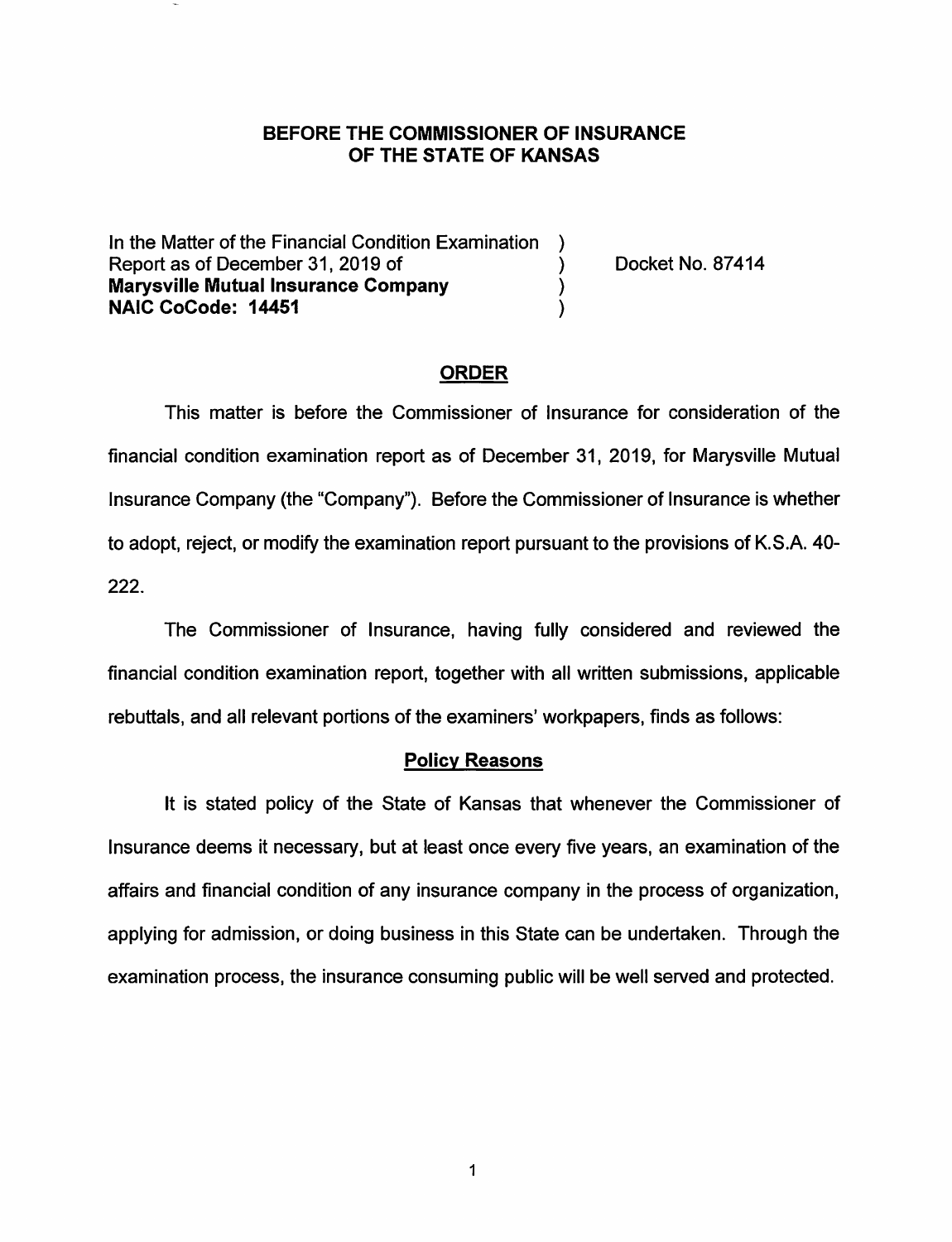### **Findings of Fact**

1. The Commissioner has jurisdiction over this matter pursuant to K.S.A. 40- 222.

2. The Kansas Insurance Department (the "Department") undertook an examination of the Company and completed that examination on February 8, 2021.

3. The examiner-in-charge tendered and filed with the Department a verified written report of the examination within thirty (30) days following completion of the examination, on February 9, 2021.

4. Following receipt of the verified report, the Department transmitted the report to the Company on February 22, 2021, with a duly executed notice advising the Company of its opportunity to prepare and submit to the Department a written submission or rebuttal with respect to any and all matters contained in the report. The Department further advised the Company that any written submission or rebuttal needed to be filed with the Department no later than fifteen (15) days after receipt of the verified report.

5. The Company filed a written submission accepting the verified report with no objections on February 25, 2021.

6. Within thirty (30) days of the end of the time period allowed for written submission or rebuttal, the Commissioner of Insurance fully reviewed the report, together with all written submissions and rebuttals provided by the Company. The Commissioner of Insurance further reviewed all relevant workpapers.

7. No other written submissions or rebuttals were submitted by the Company.

#### **Conclusion of Law**

8. K.S.A. 40-222(k)(2) provides:

2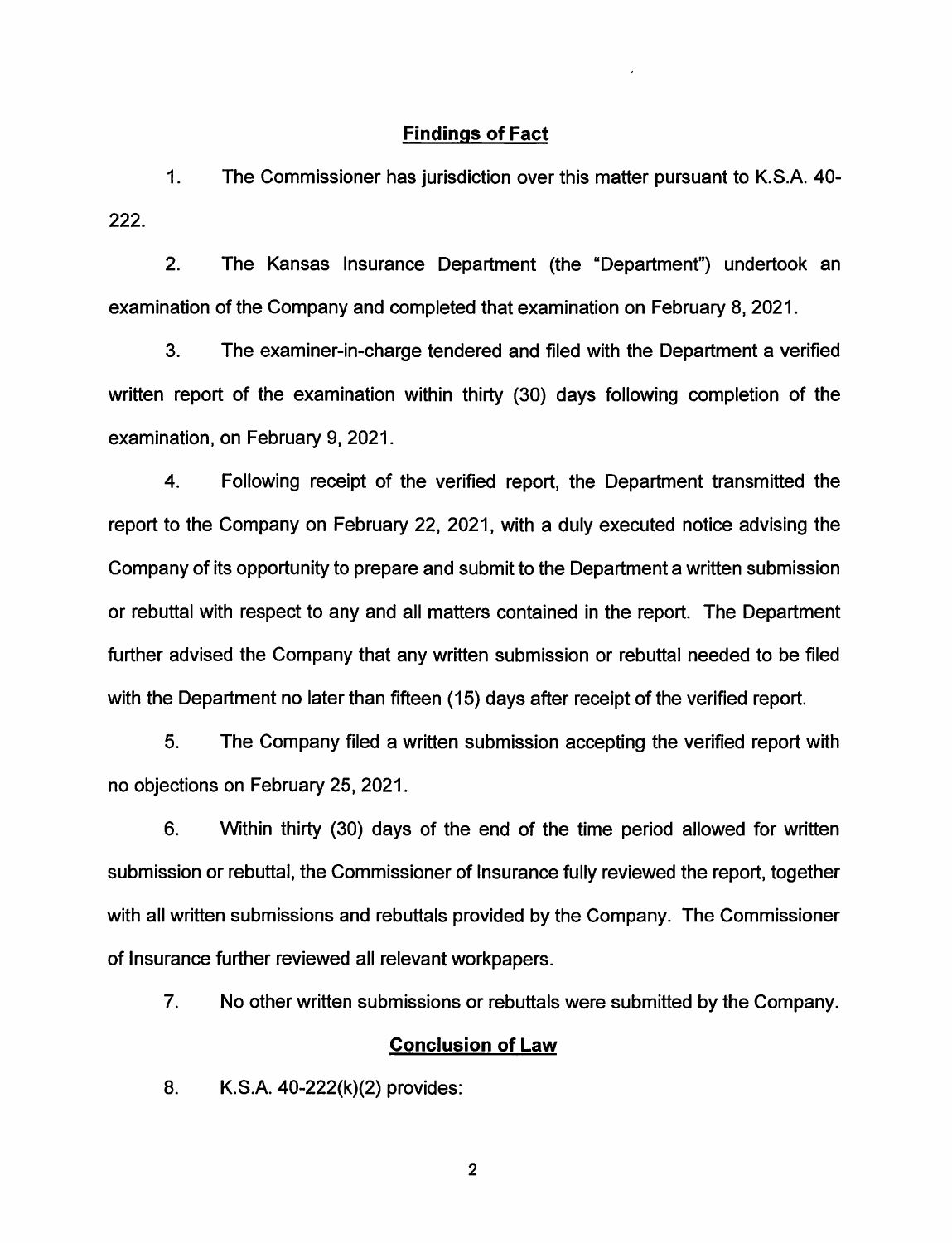"Within 30 days of the end of the period allowed for the receipt of written submissions or rebuttals, the commissioner shall fully consider and review the report, together with any written submissions or rebuttals and any relevant portions of the examiners workpapers and enter an order:

- (A) Adopting the examination report as filed or with modification or corrections. If the examination report reveals that the company is operating in violation of any law, regulation or prior order of the commissioner, the commissioner may order the company to take any action the commissioner considers necessary and appropriate to cure such violations; or
- (8) rejecting the examination report with directions to the examiners to reopen the examination for purposes of obtaining additional data, documentation or information, and refiling pursuant to subsection (k); or
- (C) call and conduct a fact-finding hearing in accordance with K.S.A. 40-281 and amendments thereto for purposes of obtaining additional documentation, data, information and testimony."
- 9. Based upon the Findings of Fact enumerated in paragraphs #1 through #7

above, the financial condition examination report as of December 31, 2019, of Marysville

Mutual Insurance Company should be adopted.

10. This Order constitutes the Final Order in this matter.

## **IT IS THEREFORE, BY THE COMMISSIONER OF INSURANCE, ORDERED THAT:**

1. The financial condition examination report as of December 31, 2019, of

Marysville Mutual Insurance Company is adopted.

2. The Commissioner of Insurance retains jurisdiction over this matter to issue

any and all further Orders deemed appropriate or to take such further action necessary to dispose of this matter.

3. Within thirty (30) days of the issuance of the adopted report, the Company shall file affidavits executed by each of its directors stating under oath that they have received a copy of the adopted report and related orders.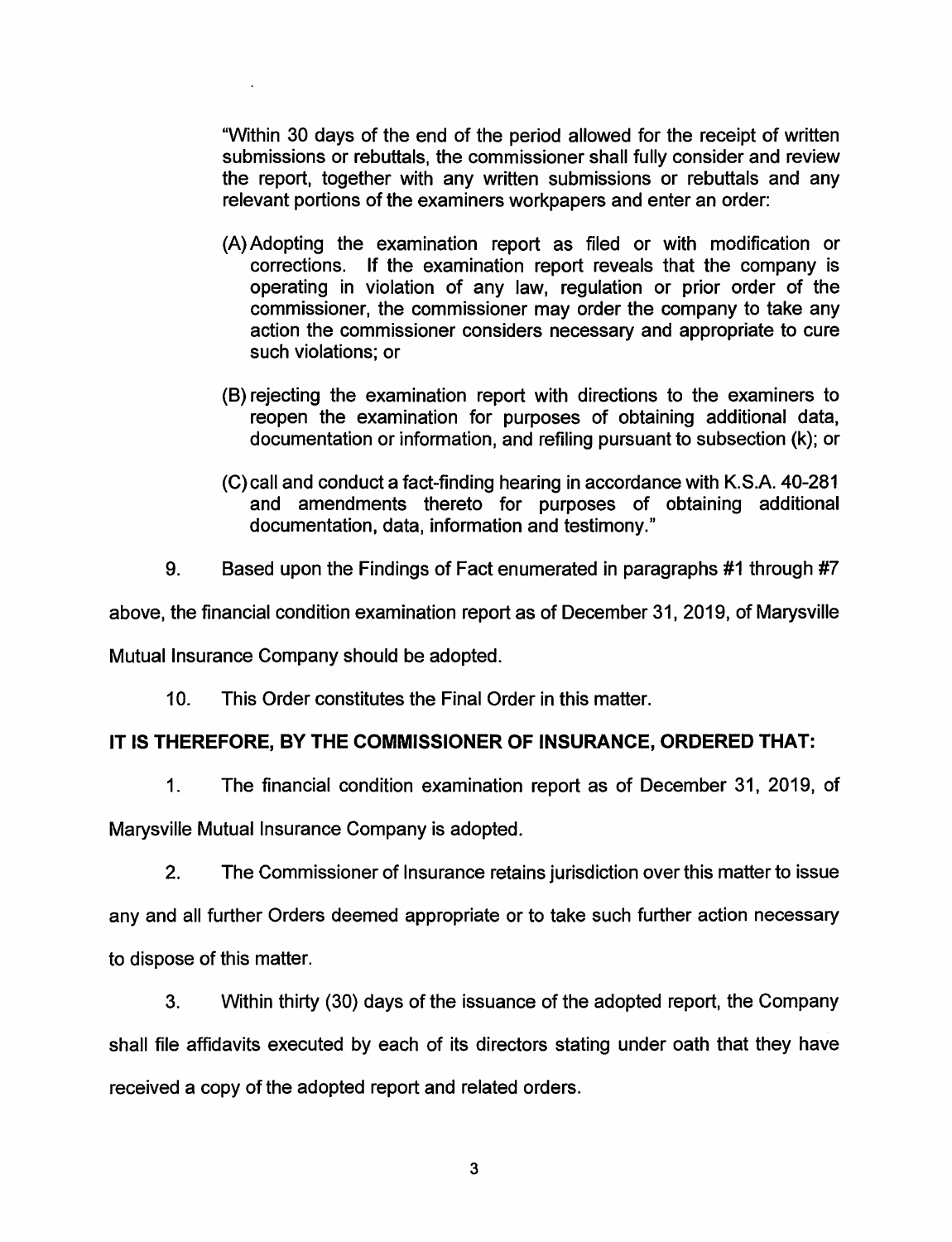4. The Commissioner of Insurance shall hold the content of the examination report as private and confidential information for a period of thirty (30) days. Thereafter, the Commissioner may open the report for public inspection so long as no court of competent jurisdiction has stayed its publication.

IT IS SO ORDERED THIS  $\frac{5+1}{2}$  DAY OF  $\frac{1}{2}$  **DAY OF**  $\frac{1}{2}$  , 2021 IN THE CITY OF **TOPEKA, COUNTY OF SHAWNEE, STATE OF KANSAS.** 



in schmidt

Commissioner of Insurance

Approved by the Kansas Insurance Department Legal Division

Paige Blevins Staff Attorney